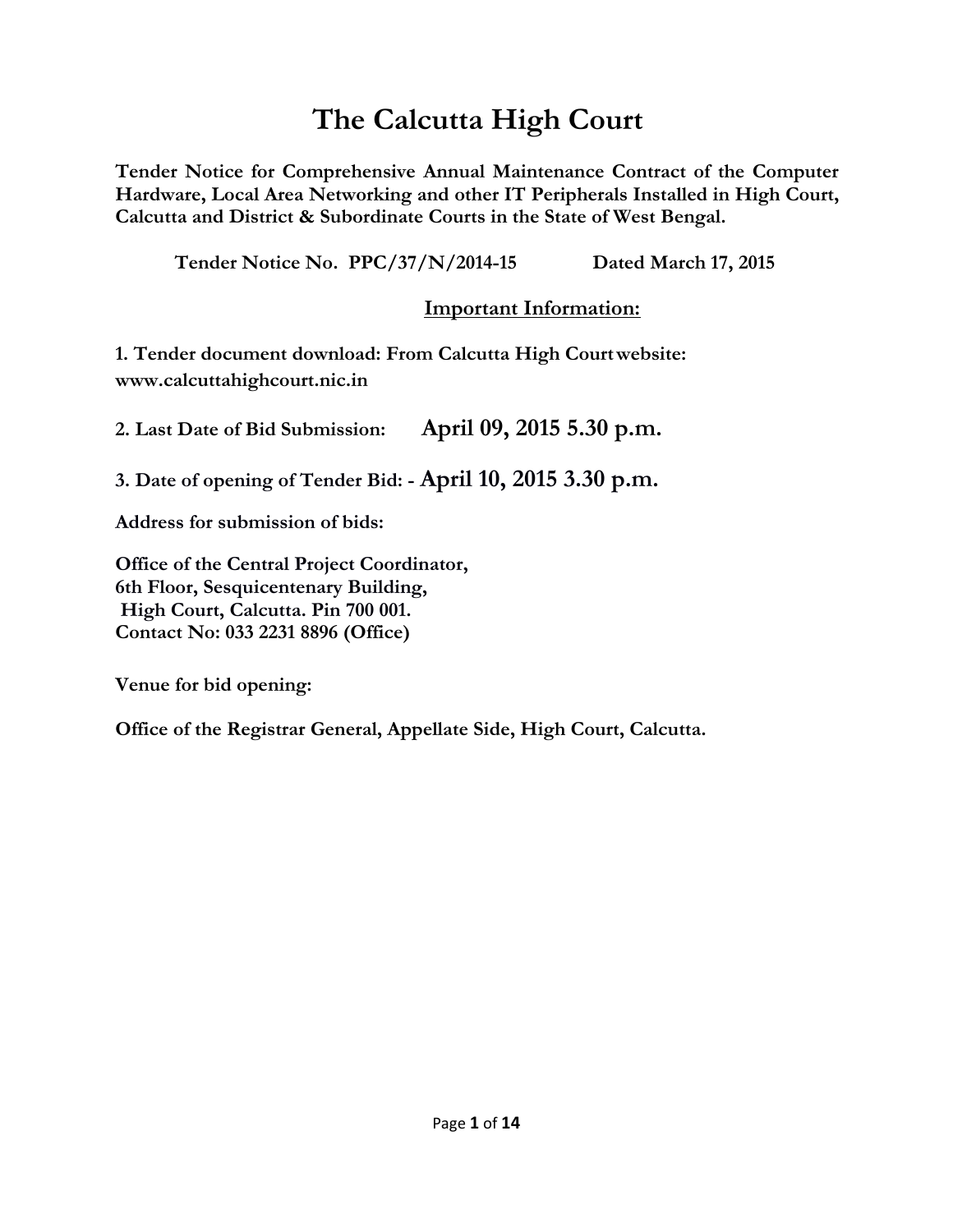#### **THE CALCUTTA HIGH COURT**

#### **Ref No. PPC/37/N/2014-15 Dated: March 17, 2015.**

Bid Document for Comprehensive Annual Maintenance Contract of the Computer Hardware, Local Area Networking and other IT Peripherals Installed in the High Court of WEST BENGAL and District and Subordinate Courts in the State of West Bengal.

#### **NOTICE INVITING TENDER**

#### **Ref No. - PPC/37/N/2014-15 Dated: March 17, 2015.**

Sealed tenders are invited for the Comprehensive Annual Maintenance Contract of the Computer Hardware, Local Area Networking and other IT Peripherals installed in the High Court of West Bengal and District and Subordinate Courts in the State of West Bengal from Manufacturing Companies (OEM), reputed Vendors/Dealers, registered, bonafide, experienced and eligible firms who have executed similar nature of annual maintenance contract work in Government Ministries/Departments, Semi-government organizations including Public Sector Undertakings and reputed private organizations and satisfying all other terms and conditions in this tender document. The complete tender document may be downloaded from the website **[www.calcuttahighcourt.nic.in.](http://www.calcuttahighcourt.nic.in/)** All other terms and conditions for submission of tender are contained in the tender document. If the date of submitting/opening of the Bid is declared as holiday then the bids shall be submitted / opened on next working day.

**The High Court, Calcutta reserves the right to accept or reject any or all bids without assigning any reason thereof.**

**Registrar General High Court, Calcutta.**

#### **TERMS AND CONDITIONS**

#### 2. **Period of Contract**:

The contract will be initially for a period of One year which may be extended further from time to time on mutual agreement subject to satisfactory performance of the contractor and will also depend upon the price trend for the services/products in the market on the date of extension.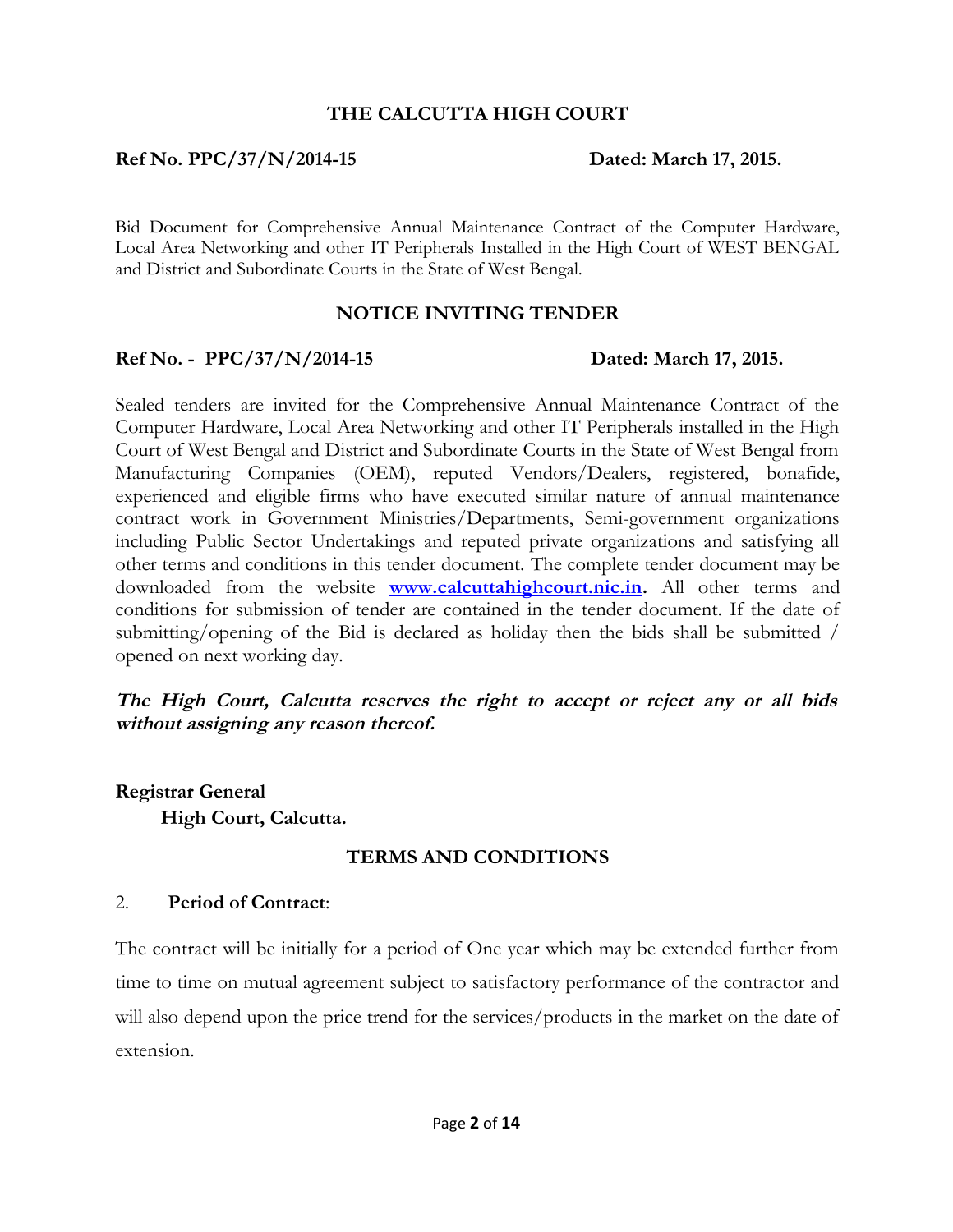# **SCOPE OF WORK:-**

1. The place of performance will be the Calcutta High Court **and District & Subordinate Courts** in the State of West Bengal.

2. It will be duty of the Contractor to have the credentials of the Service Engineers verified and certified.

3. It must be noted that number of Computer Hardware and other peripherals may increase or decrease at the sole discretion of the High Court of West Bengal, Calcutta. In that case, payment will increase/decrease proportionately.

4. Any other work of similar nature assigned by the High Court, Calcutta.

5. Attending to complaints raised by various sections / individuals / user of the High Court of West Bengal, Calcutta and District Courts on daily basis.

6. Onsite preventive and corrective maintenance of Computer Hardware, Local Area Network and other peripherals installed in the High Court of West Bengal, Calcutta and Subordinate Courts in the State of West Bengal.

7. The maintenance contract will include necessary repairs to the installed Computer Hardware and replacement of defective/damaged parts, components and other *accessories* free of cost, except for the consumable items. The list of Exceptions and consumables should be indicated in the Technical bid.

8. The maintenance contract also includes removal of virus, software patch updating, system administration, network administration, software support /troubleshooting and Network maintenance & management in order to keep the computer system fully operational. The contractor will be responsible for providing virus free computing environment at the High Court of West Bengal, Calcutta and to the District Court in the State of West Bengal.

9. The comprehensive maintenance services will be provided on all working days from **09:30 Hrs to 18:30 Hrs (Monday to Saturday).** Provision of availability of service engineers on Sundays or other holidays and at late Night should be made in case of emergency.

10. Maintaining daily log file of all the complaints and its solution.

11. The contractor shall provide maintenance services through qualified experienced and competent resident engineers. One resident engineer and one network engineer shall be deployed at the High Court, Calcutta and, three onsite Resident Engineers are to be posted at locations as decided and intimated by Calcutta High Court.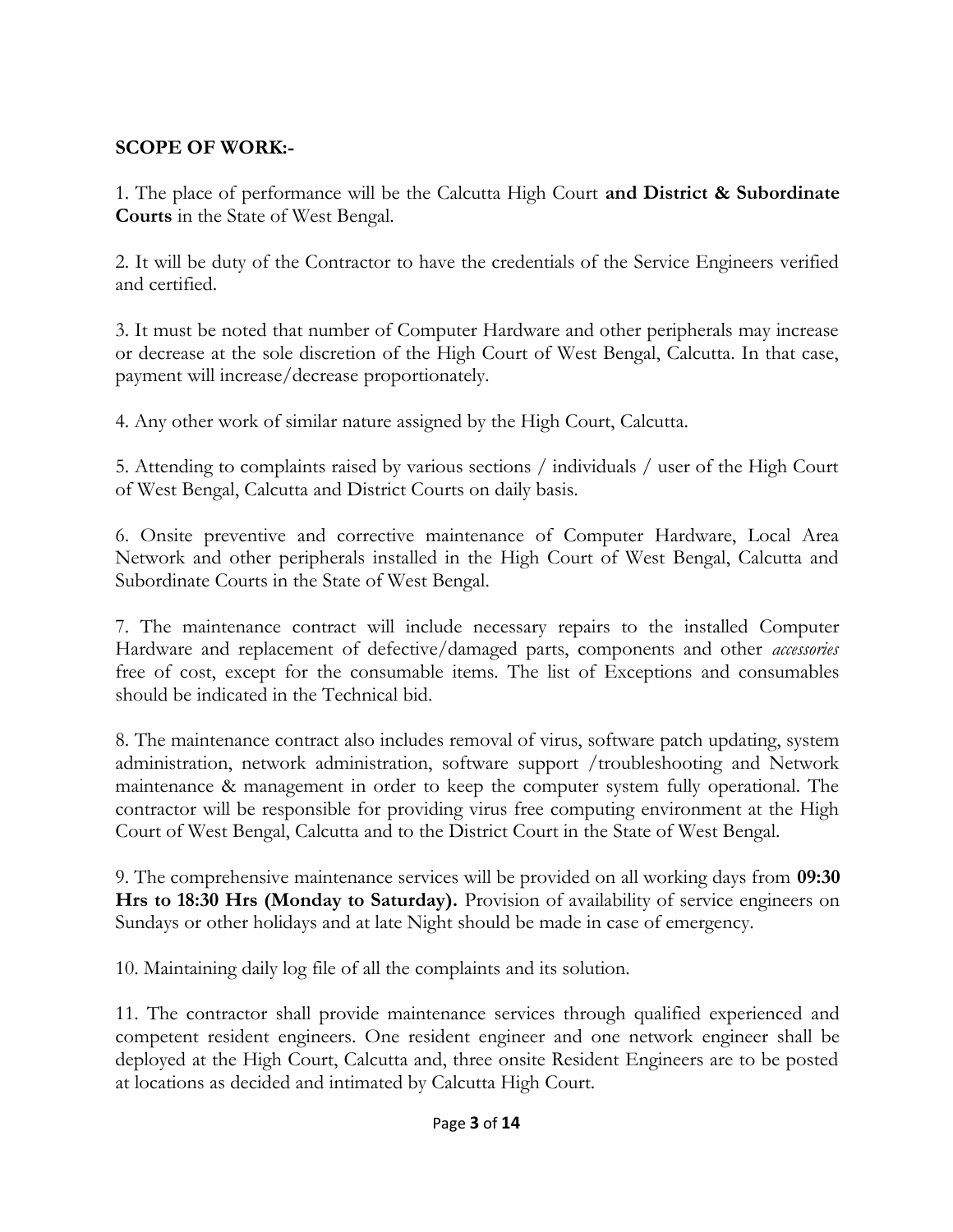The role of these Engineers to be as follows:-

a. The onsite engineer responsible for hardware maintenance should have expertise to cover all items of Desktop Computers, Laptop Computers, DMP Printers, Laser Printers, UPS and all Networking active & passive components.

b. Provide user software support services including virus cleaning/patch installation, software installation, etc. He should be well conversant with the latest trends in trouble shooting of computing equipment and network monitoring tools.

c. To carry out preventive maintenance of Computer Hardware and peripherals covered under this maintenance contract on every six month.

d. To take all necessary steps to make Local Area Network functional all the time.

13. The contractor shall also provide one Network cum system administrator and one Project Coordinator.

13.1 The role and qualification of the Network cum System Administrator will be as follows:-

**Qualification:** B.E. Computer/E&C)/Diploma/ Certification like CCNA/CCNP /PIX/CCSA with 2 year post certification experience. The candidate should be well versed with Routing and Switching devices and technologies.

# **Role & Responsibilities**

Responsible for network uptime, security, performance, monitoring and other related services. The candidate should be well versed with Routing and Switching devices and Wireless, Broadband and Protocol Analysis Tools. Must have beginner to intermediate skills in Information Security technologies like Anti-virus, Firewalls, IPS, Content Filtering, Encryption, VPN and Threat Management and be familiar with Information Security Audit parameters.

1. Resolution of internetworking issues in all Court Complexes.

2. Configuring network devices and implementing network solutions, security protocols, interfaces etc., should have sound knowledge of LAN/WAN and virtual private network, switches, routers etc.

3. Level II support includes basis troubleshooting of network related issues including resolution outages/incidents as well as more advanced Service Request functions.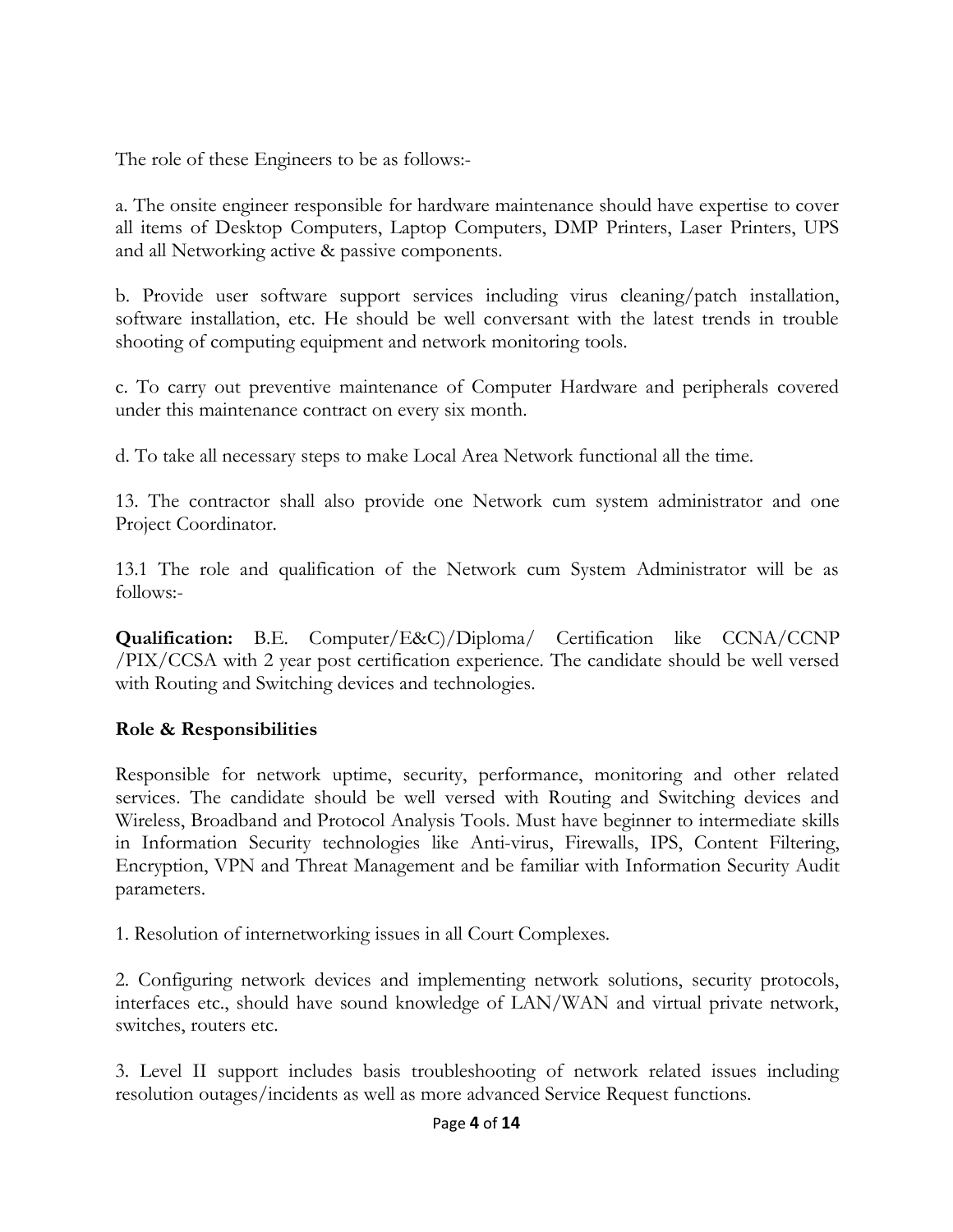4. Implementation and support of IP addresses, router table entries, network filters, and any other applicable operational configuration parameters for all managed Network devices.

5. Preparation and Implementation of Network security policies, procedures, and reporting mechanisms including logical access strategies and standards relevant to the services.

6. Proposing policies for data security preservation /log maintenance etc. for the best interest of this High Court in consultation with the Central Project Coordinator.

7. Server configuration.

8. Linux Server Administration.

9. Fine tuning and backup of the Servers.

10. Performance optimization of Servers.

# **Roles and qualification of the Project Coordinator (Onsite/ Offsite) will be as follows:-**

Diploma (Computer Engineering, IT Electronics) with two years or more experience in handling such projects with basic knowledge of Windows & Linux OS, Networking and MFP usage etc.

# **Role & Responsibilities:-**

1. First level support to users to resolve the problems reported by users of the High Court and District & Subordinate Courts.

2. Lodging complaints with respective Resident Engineers and follow up to resolve the same at the earliest.

3. Coordination with engineers for problem resolution.

4. Call management system (CMS) operations: Call logging, call closure and report generation. A web based module should be used for this purpose to automate this process.

a. User confirmation/feedback after resolving the complaint is required.

b. All the complaints registered and resolved on a single day should be reported at the end of the day to person as appointed by the High Court.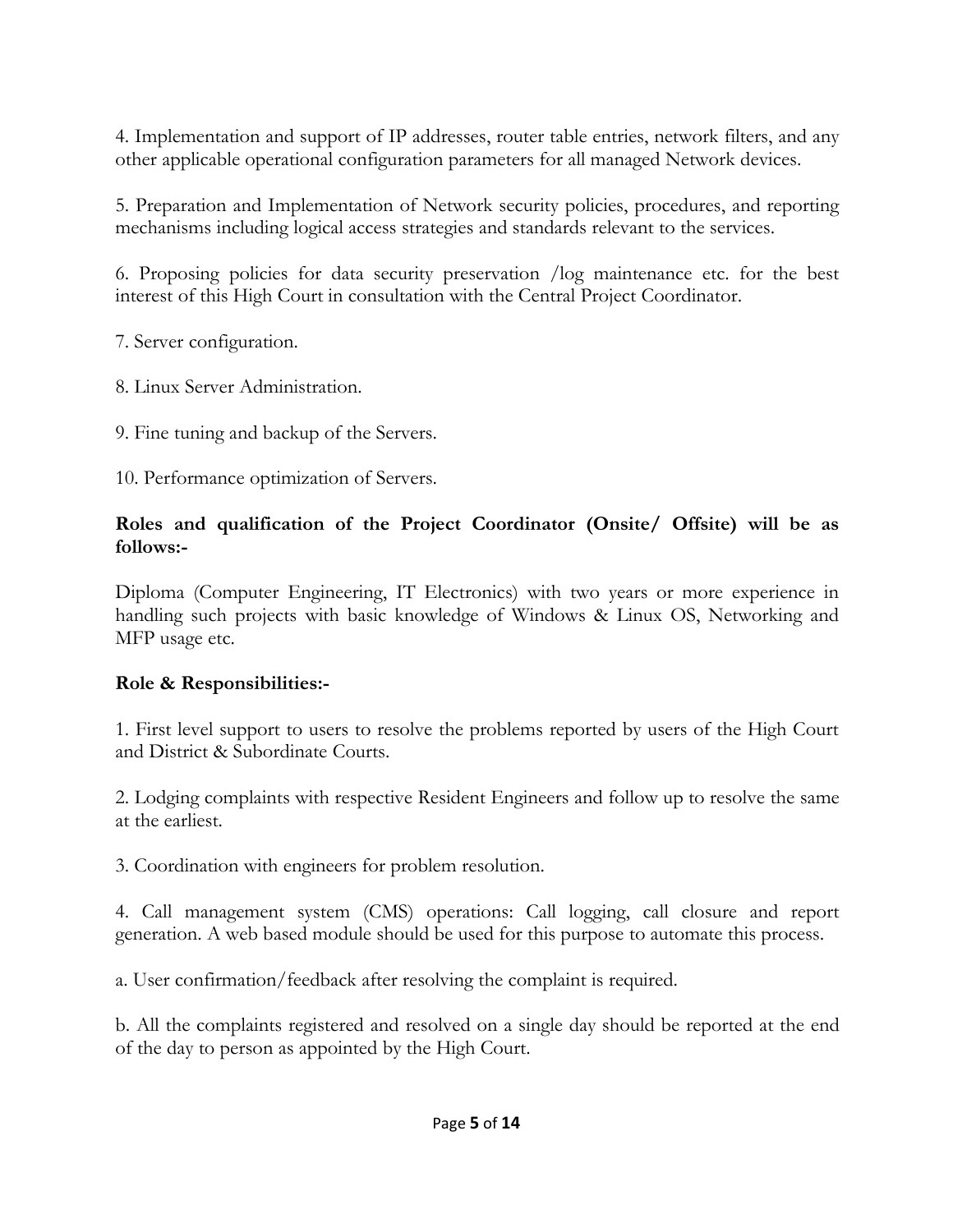14. The parts/components/sub-assemblies used for repair/replacement by the contractor will be of the same/equivalent or higher make and functional capability as originally available in the systems. Except consumables like cartridges ribbons, laser printers toner, CDs, Teflon, UPS Battery, Maintenance Kit, Printer Head of DMP, the contractor will arrange all other parts/components/sub-assemblies free of cost for maintaining the system in perfect working condition. The Burned and physical damage parts is not to be covered.

15. The Computer Hardware items that are not serviceable by the agency due to obsolescence of technology or non-availability of Parts/components/ assemblies will be withdrawn from the maintenance contract. The decision of the High Court, Calcutta regarding non availability and obsolescence of technology will be final. Withdrawal of such computer hardware shall be communicated to the High Court and equivalent maintenance charges shall be deducted from the amount due for payment to the agency. The Computer hardware items and other Peripherals proposed to be covered under this maintenance contract is enclosed along with this tender document and mentioned in price bid.

# 5. **Eligibility Criteria**:-

A. The Agency applying should possess Income Tax PAN No. and Service Tax Account No. The Agency should have a minimum experience of 05 years in providing Annual Maintenance of Laptop Computers in Central Government/State Government Departments/Public Sector Undertakings/Autonomous Bodies. Possession of valid ISO 20000-1 and 27001 Certificate in the same field is mandatory.

B. Average Annual Financial turnover of the bidder during the last 3 years, ending 31st March of previous financial year i.e. 2014 should be at least Rs. 5 Crore in the field of annual maintenance of the Computer Hardware. CA Certificate shout be attached.

C. The bidder should be profit making organization in the last three Financial Year.

# **"Documentary proof needs to be submitted for the above."**

Copies of the following documents should be submitted along with the Bid.

a. Audited Profit & Loss Account of last three years i.e. 2011 12, 2012-13 and 2013-14.

- b. Service Tax Certificate.
- c. Income Tax PAN No.

d. Income Tax Return for the last three years i.e. 2011-12, 2012-13 and 2013-14.

e. Bidder must also have ISO20000-1 and ISO 27001 certification covering Computer Maintenance and Repair services.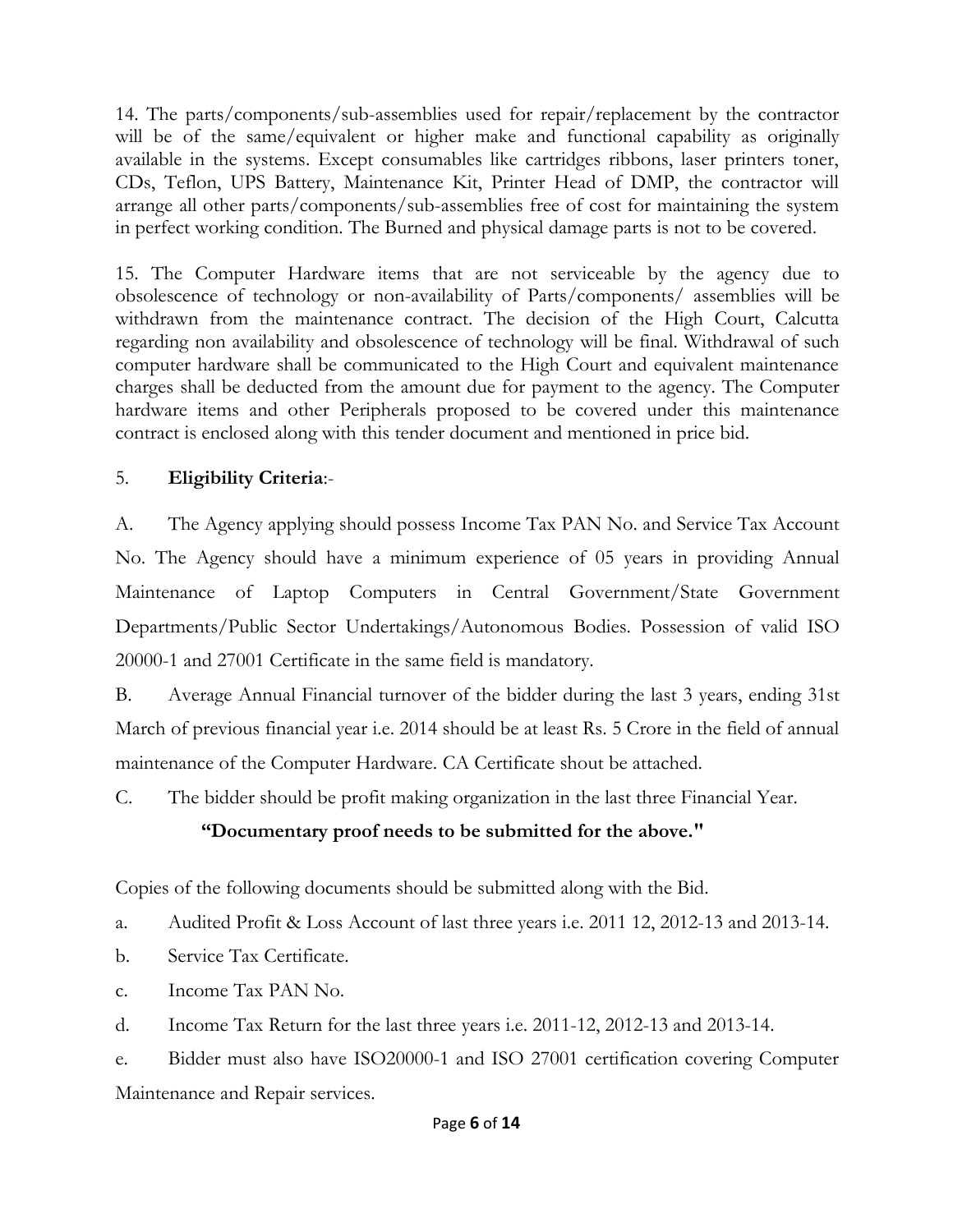f. Latest Service Tax Return.

g. Documents regarding Experience of 5 years in providing similar services in Central Government / State Government /Public Sector Undertakings /Autonomous Bodies.

h. The AMC service provider shall produce tender specific authorization from M/s HP for back to back arrangement for HP Server spare parts.. .

i. The copies of 5 work orders and contract executed by the bidder is to be submitted along with the bid. The work order / contract may have AMC of 2000 IT Equipments and peripherals which may include Desktop Computers, Laptop Computers, Printers, Scanners, Copier Machines, Network Switches and other IT gadgets.

Experience in comprehensive annual maintenance of Computer Hardware like Desktop / Laptop Computers, Printers (Dot matrix + Laser), UPS etc. during last 5 years ending last day of month previous to the month of publication of this tender should be following:

k. Three similar Computer Hardware annual maintenance contract work undertaken within last 5 years, each costing not less than the amount of Rupees 50 Lakhs value by the bidder.

#### 6. **Evaluation of Bids:**

(i) The technical bid and the financial bid shall be sealed by the bidder in separate covers duly super-scribed and both these sealed covers are to be put in a bigger cover which will also be sealed and duly super-scribed. The technical bid will be opened at the first instance and evaluated by a competent committee or authority. At the second stage financial bids of only the technically acceptable offers shall be opened for further evaluation before awarding the contract.

(ii) Filling up of all the columns in Techno-Commercial Bid and Price Bid is compulsory. **(Enclosed at Annexure I & II)**.

#### 7. **Earnest Money Deposit:**

The Quotations should be accompanied by Earnest Money Deposit (EMD) of an amount of 2.5 Lakh, in the form of Account Payee Demand Draft/Fixed Deposit Receipt/Bankers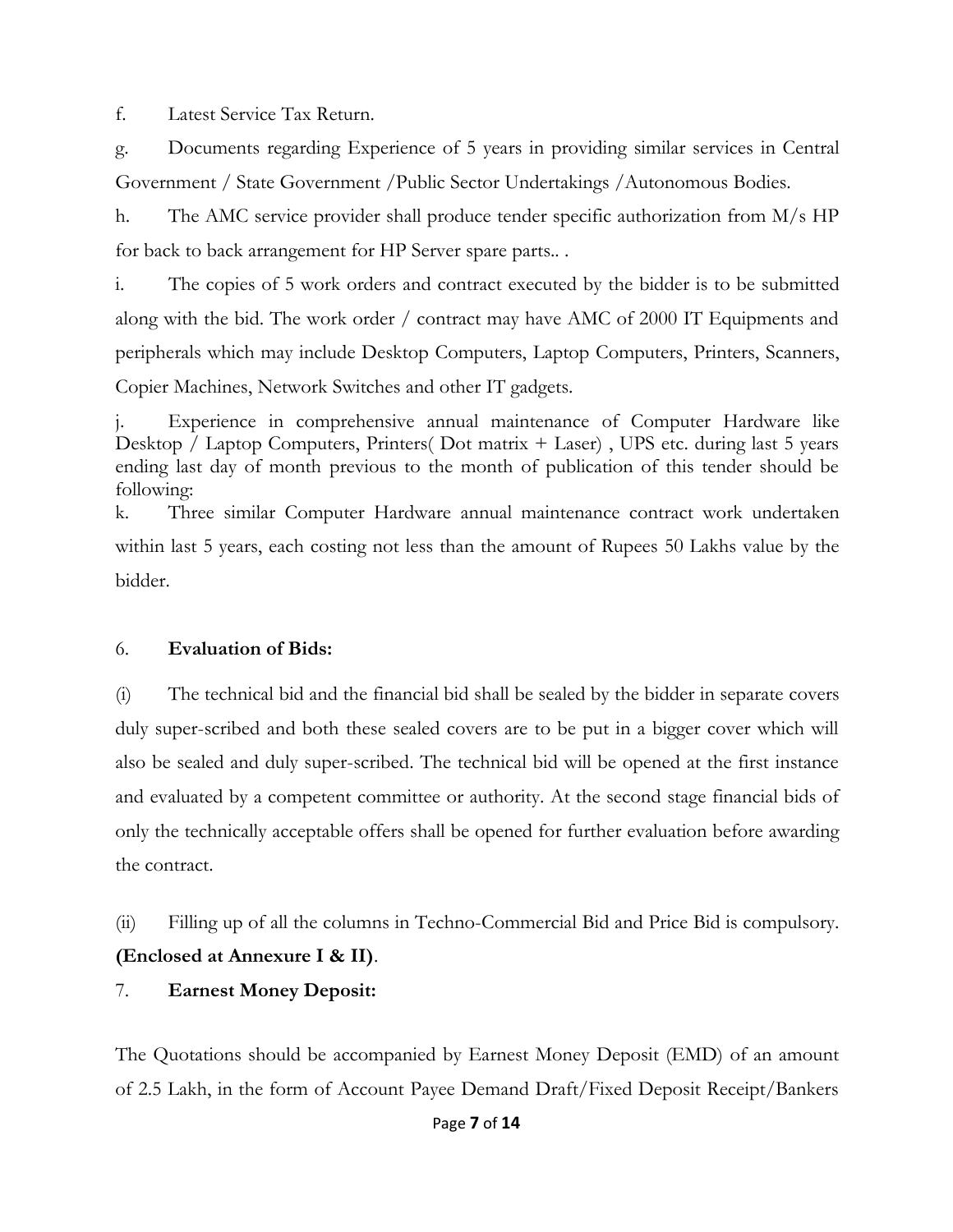cheque or unconditional Bank Guarantee from any of the Commercial/nationalized/scheduled banks in an acceptable form drawn in favour of the Registrar General, Calcutta High Court, Calcutta, without which the quotations will not be considered. The earnest money will be returned to all the unsuccessful Tenderers after finalization of the Contract without interest.

# 8. **Performance Guarantee (Security Deposit)**

The successful Bidder shall give performance security in the form of Account Payee Demand Draft/Fix Deposit Receipt from a Commercial Bank or unconditional Bank Guarantee from a Commercial Bank amounting to 5% of the total contractual value in favour of Registrar General, Calcutta High Court, Calcutta. Performance Security will remain valid for a period of thirty days beyond the date of completion of all contractual obligations of the contractor firm including warranty obligations. The Security Deposit will be refunded only after the expiry of the contract without interest. This deposit is liable to be forfeited, if during the period of contract the services of the contract are found to be unsatisfactory in any respect, and/or if any of the conditions of the contract is contravened/ breached,/or towards any damage caused due to negligence of the contractor or his employees. This forfeiture will be in addition to any action by the Calcutta High Court, Calcutta that the contractor firm may invite upon themselves due to any of the reasons specified above. The bid security will be refunded to the successful bidder on receipt of performance security.

## 9. **Other terms and conditions:**

i. The Hon'ble High Court, Calcutta has the right of accepting or rejecting any or all tenders without specifying any reason(s) thereof. The High Court is under no obligation to accept the lowest tender.

ii. There is no obligation on the part of the High Court, Calcutta to inform the unsuccessful tenderer of the outcome of the tender process and reasons for rejection of tender.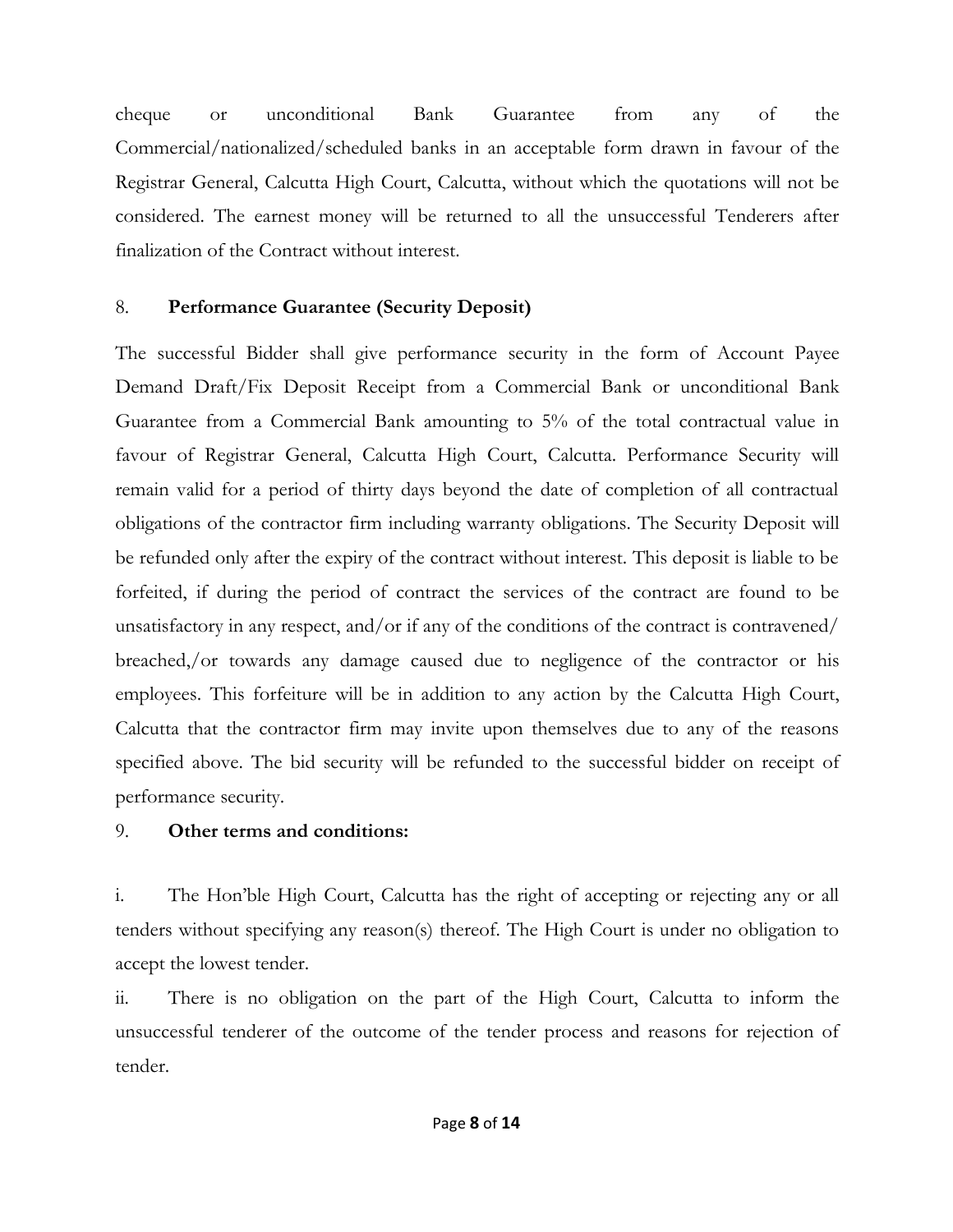iii. The payment may be made in two installments, first after six months from the date of entering the Contract and the second on successful completion of the Contract based on the performance.

iv. It shall be mandatory on the part of the firm to conduct routine checks to maintain the IT Hardware in perfect working condition and to submit the routine check reports on quarterly basis to the High Court, Calcutta.

v. A surprise check may be conducted by the Registry of the Calcutta High Court, Calcutta to ascertain the performance of the equipment.

vii. Rates offered in the tender will not be enhanced during the period of contract.

viii. The rates finally approved/accepted by the Calcutta High Court, Calcutta, shall be valid for the whole of the contract tenure and no upward revision will be allowed under any circumstances whatsoever.

ix. Under no circumstances, shall the successful firm appoint any subcontractor or sublease the contract. If it is found that the contractor has violated these conditions, the contract will be terminated forthwith without any notice, by the authority who has approved the award of the contract.

x. The successful tenderer will be required to furnish performance security deposit amounting to 5% of the contractual value within 10 (ten) days from the date of acceptance of tender. The security deposit shall be in the form of FDR through any /commercial /nationalized bank in favour of Registrar General, Calcutta High Court, Calcutta or unconditional Bank Guarantee of any / Commercial /Nationalized Bank of equal amount. The security deposit money will be refundable only after the expiry of the contract without interest. The security deposit will be forfeited if during the period of contract your services are found to be unsatisfactory in any respect.

xi. The contract can be terminated by the High Court, Calcutta, at any time without assigning any reason if the work of the contractor is found unsatisfactory. In this respect, the decision of the High Court, Calcutta, will be final and binding on the contractor. The High Court, Calcutta, reserves the right to accept or reject any bid in whole or in part without assigning any reasons thereof.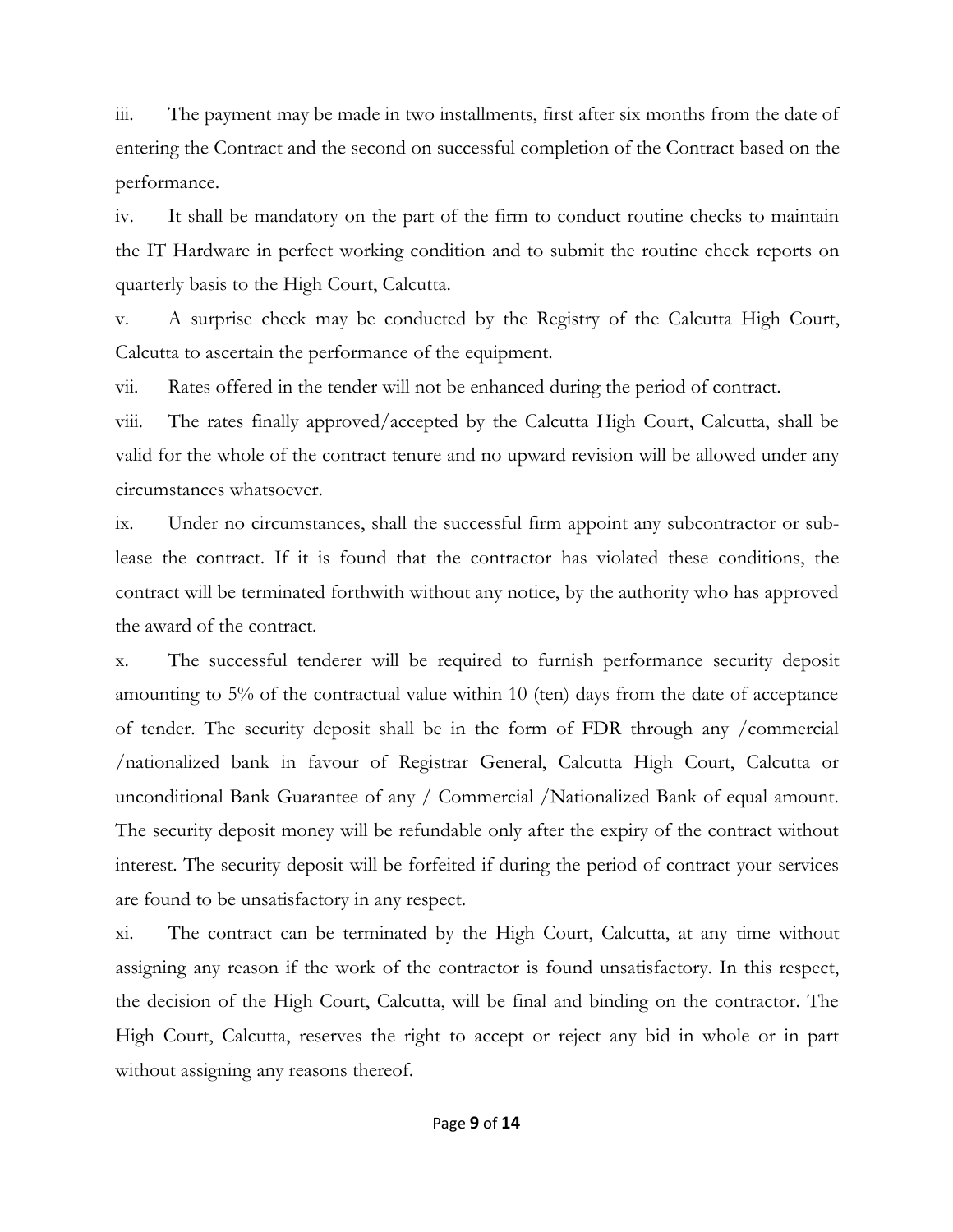xii. The bills in triplicate for the services prepared on the basis of rates will have to be submitted in favour of Calcutta High Court, Calcutta for effecting payment. No advance payment shall be made for the services.

xiii. The job carried out shall be to the satisfaction of the High Court, Calcutta after getting certification from the concerned District Judge and Judicial Officers failing which deductions  $\omega$  5% of the total bill shall be made. Depending upon the severity of negligence, the High Court, Calcutta, reserves the right to blacklist the agency for a suitable period or from further participation in any of the jobs to be done for the High Court, Calcutta. The decision of the High Court, Calcutta shall be final and binding on the firm/agency.

xiv. Premature withdrawal of the tender by the tenderer shall make him liable for forfeiture of the earnest money.

xv. All the pages of the tender document should be serially numbered and duly stamped and signed by bidder.

.xix. The High Court, Calcutta, reserves the right to review the performance whenever it so desires, and also to terminate the contract at any point of time during the tenure of the contract in case the performance and the service rendered by the contract firm is found to be unsatisfactory. The decision of the High Court, Calcutta, shall be binding on the Contractor. Contract can also be terminated at any point of time if the above mentioned work is no more required.

xx. The High Court, Calcutta, reserves the right to vary, amend or alter any terms and conditions of the Tender Document at the time of execution of the Annual Maintenance Contract.

xxi. The AMC service provider shall produce tender specific authorization from M/s HP for back to back arrangement for HP spare parts.

## **(REGISTRAR GENERAL) HIGH COURT, CALCUTTA.**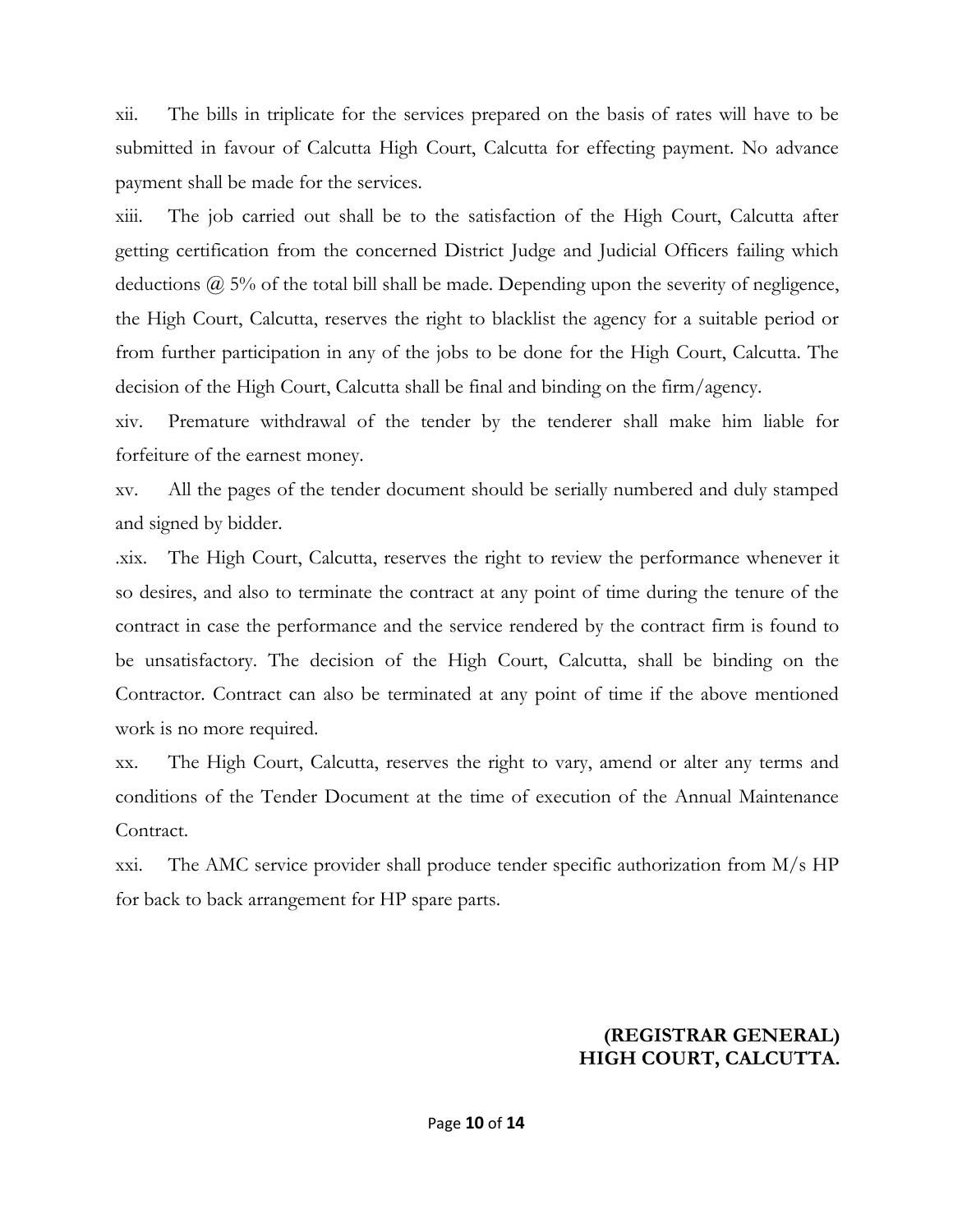# **Appendix-1**

**Tender Reference No.:**

**Bidder profile**

**Sr. No Details Page No.**

**1. Registered Office address**

**Fax Number e-mail**

- **2. Correspondence/ contact address**
- **3. Details of Contact person (Name, designation, address etc.) Telephone Number Fax Number e-mail**
- **4. Is the firm a registered company? If yes, submit Documentary Proof.**
	- **Year and Place of the establishment of the Company**
- **5. Former name of the company, if any.**
- **6. Is the firm**

**· Government Public Sector undertaking propriety firm**

**· Partnership firm (if yes, give partnership deed)**

**· Limited company or Limited Corporation**

**·Member of a group of companies (if yes, give name and address, and description of other companies)**

**· Subsidiary of a large corporation (if yes give the name and address of the parent organization) If the company is subsidiary, state what involvement if any, will the parent company have in the project.**

**7. Is the firm registered with sales tax department? If yes, submit valid sales tax registration certificate.**

**8. Is the firm registered for service tax with Service Tax department? If yes,**

**Submit valid service tax registration certificate**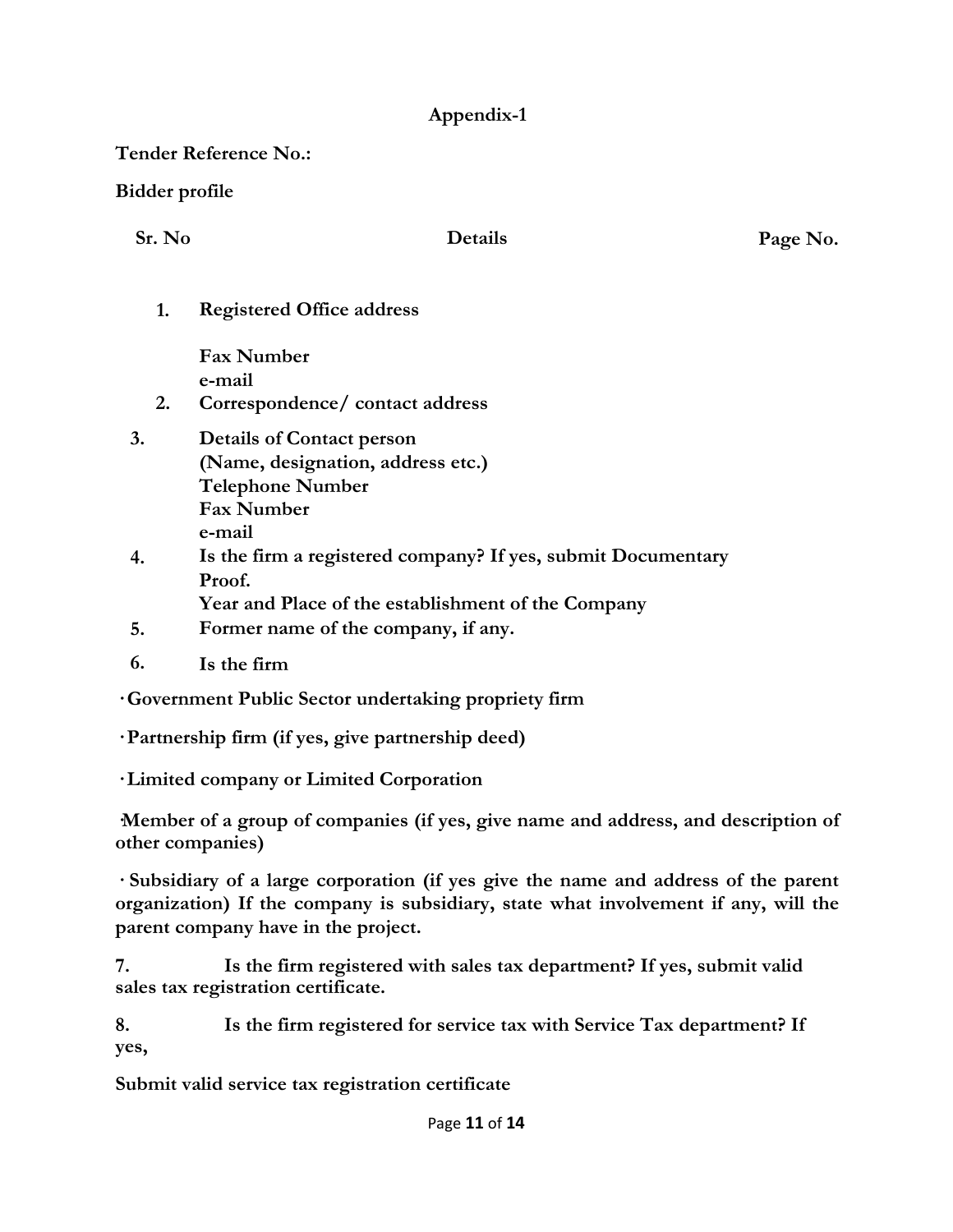**9. What type best describes your firm?**

**· Manufacturer**

**· Supplier**

**· System Integrator**

**· Consultant**

**· Service Provider (Pl. specify details)**

**· Software Development**

**· Total solution provider (Design, Supply, Integration, and O&M)**

**· IT Company**

**10. Number of Offices / Project Locations**

**11. Is your organization** ISO20000-1 and ISO 27001 certification covering Computer Maintenance and Repair Services?

**12. List the major clients with whom your organization has been/ is currently associated.**

**13. Have you ever been denied tendering facilities by any Government/Department/Public sector Undertaking? (Give details)**

**Signature of Bidder (with official seal) Date** 

**Name**

**Designation**

**Address Telephone Fax**

**E-mail address**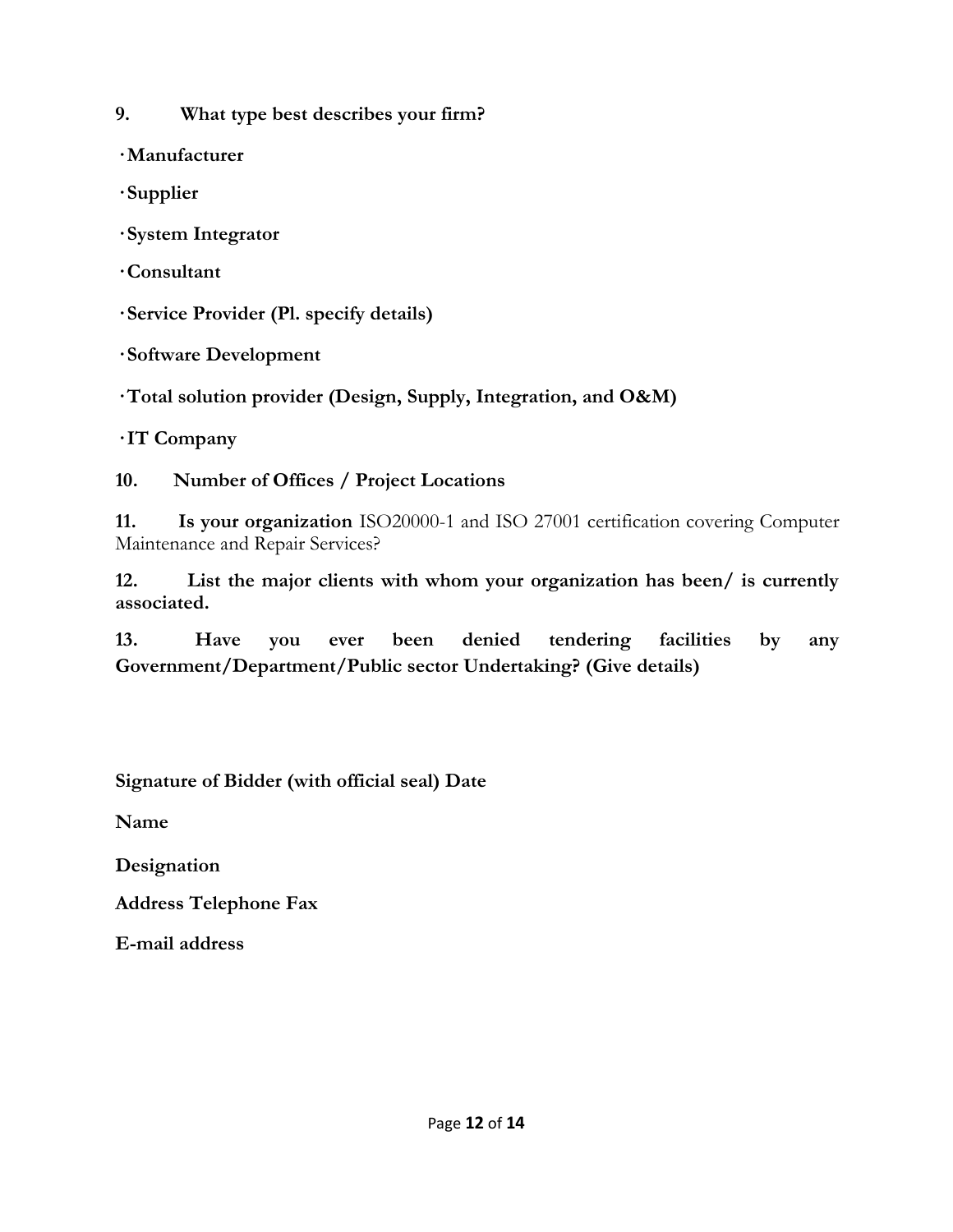## **Appendix- 2**

**Financial Information summary Tender Reference No.: S. No. Name of the Bidder Turn over (Rs. Crores) Total of 3 Financial Years 2011-12 2012-13 2013-14**

**Note: Please enclose balance sheet and profile & Loss statement and CA Certificate.**

**Signature of Bidder**

**Name**

**(With official seal) Date Designation Address Telephone Fax E-mail address**